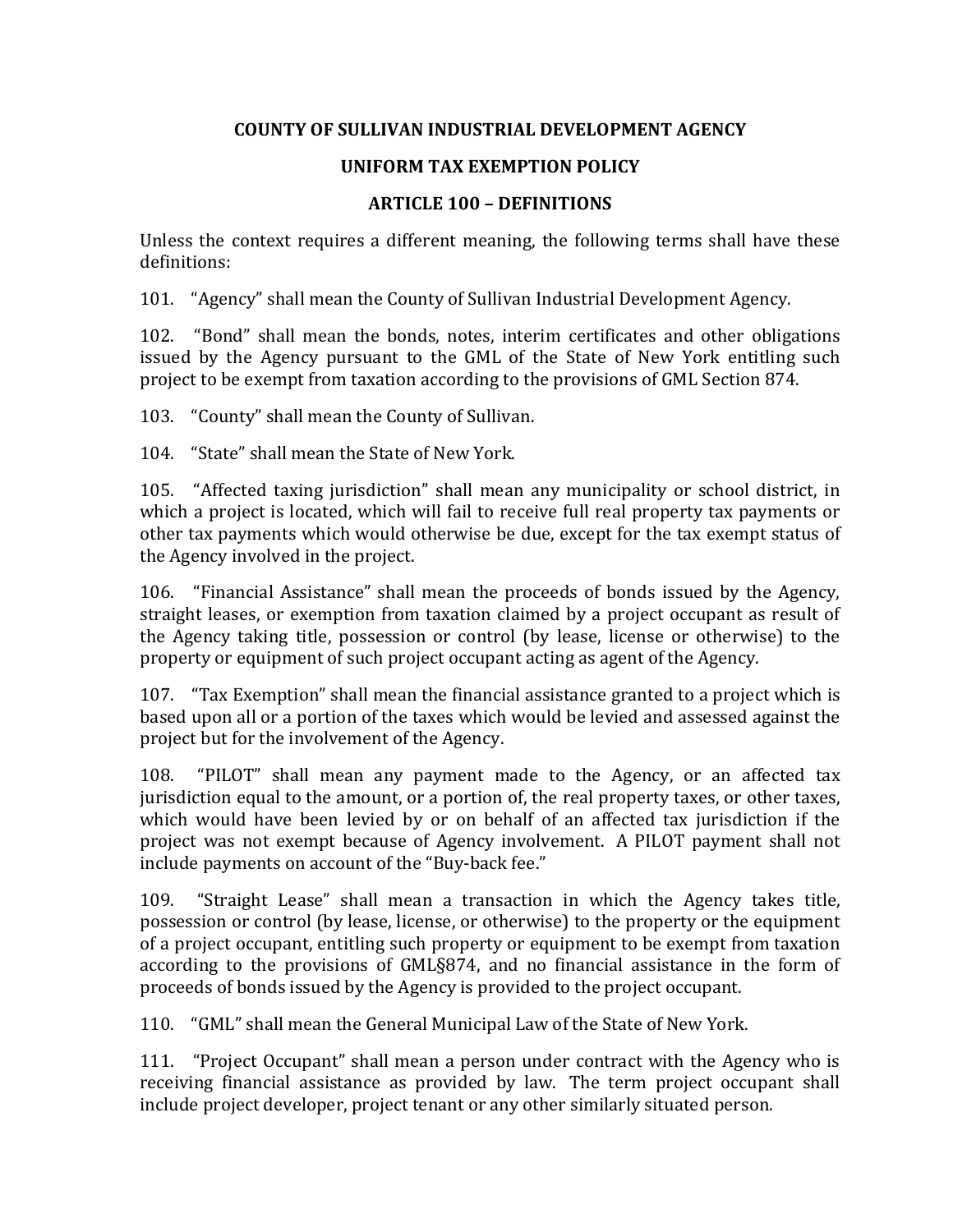## **ARTICLE 200 – TAX POLICIES AND PROCEDURES**

201. Chapters 356 and 357 of the New York State laws of 1993, and Section 874 of the New York State General Municipal Law amended in 1997, require that the Agency adopt Uniform Tax Exemption Policies. This policy shall apply to the granting of a tax exemption for real estate, sales and mortgage taxes, the requirements for the payment in lieu of taxes and policies which may be carried out to modify such policies.

202. The general policy of the County of Sullivan Industrial Development Agency is to grant applicants real property tax abatements and exemptions from sales, use and mortgage recording taxes as described below. The Agency may grant enhanced benefits on a case by case basis for a project expected to have a significant economic impact on the County of Sullivan as determined by the Agency's Board.

203. Considered factors: In approving a project and granting tax exemption, the Agency shall consider:

a. Permanent private sector job creation and retention, and business retention. The Agency will consider the number of permanent jobs created or retained in the private sector and also business retention when it considers approval of a project.

b. Estimated value of the tax exemption. The Agency will consider the value of all the tax exemptions when it considers approval of a project.

c. Whether the affected tax jurisdiction shall be reimbursed by project occupant if the project does not fulfill the purposes for which exemption was granted. The Agency will consider the recapture of tax exemptions granted in appropriate cases. The Agency will require reduction or revocation of any tax exemption granted or increase in or cancellation of any PILOT payment where the use of a project is substantially changed or abandoned or agreed upon goals are not satisfied because of the fault of the project occupant.

d. Impact of project on existing and proposed business or economic development projects. The Agency will consider the needs of the community and the impact on existing and proposed businesses or economic development projects when it considers approval of a project for the particular area where the project is located.

e. The amount of private sector investment generated or likely to be generated by the proposed project. The Agency will consider and favor projects which are likely to generate substantial private investment in the project and in related businesses in the area where the project is located.

f. Demonstrated public support for the proposed project. The Agency will consider the needs of the community and the demonstrated support for the proposed project by the public, government agencies and private organizations when it considers approval of a project. The Agency will accommodate in its consideration of an application for financial assistance those industries that apply for financial assistance and desire to locate in areas which are evidenced by high unemployment, high commercial real estate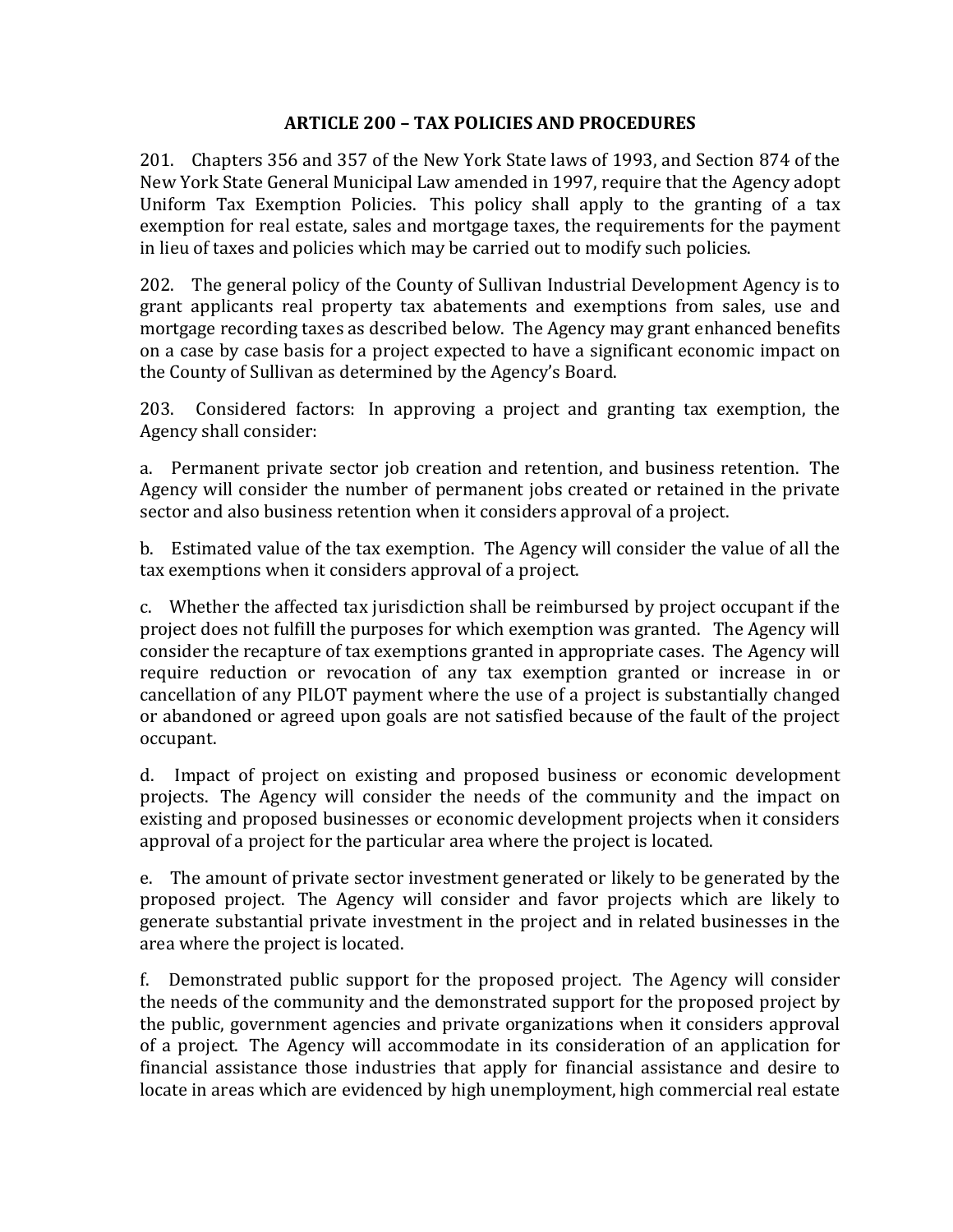vacancies or other adverse economic conditions, or are industries which fulfill a need of such community or location.

g. Likelihood of accomplishing the proposed project in timely fashion. The Agency will consider the capital available to a project occupant and the ability of the project occupant to complete the project in a timely fashion.

h. Environmental impact. The Agency shall comply with all applicable laws related to determining the impact of a proposed project on the environment.

i. Extent to which the proposed project will require additional services including but not limited to educational, police, transportation, EMS, and fire. The Agency will consider the impact of the project on community services and may require payment of other taxes, fees and charges where a project will require such additional services arising from such project.

j. Extent to which proposed project will provide additional revenues. The Agency shall consider the size of the project and the revenues otherwise paid to the Agency or any other agency or organization.

k. A Cost Benefit Analysis. To be submitted by the applicant, the Agency shall consider an overall analysis of the costs and benefits of the proposed project as it affects the effected taxing jurisdictions.

204. Application for financial assistance from the Agency shall be made on applications supplied by the Agency and shall contain such information as may be requested. The applicant shall describe the proposed project and type of assistance sought. Agency assistance can take the form of real property tax abatement through either the issuance by the Agency of Tax Exempt Bonds and through a Straight Lease Agreement, Sales and Use Tax Exemption, and/or Mortgage Tax Exemption. Most of the policies herein stated are deemed to be guidelines and not rules of law. The intent of any Agency assistance is to promote economic development and growth of the Sullivan County economy.

## **ARTICLE 300 – REAL PROPERTY TAX EXEMPTION POLICY AND PAYMENT IN LIEU OF TAXES**

301. The Agency maintains this policy for the provision of real property tax abatements for qualified projects. Only facilities that qualify as a "project," as defined in the New York State Industrial Development Agency Act, may be approved by the Agency. These include both industrial and non-industrial projects. Applicants can qualify for Real Property Tax Exemption through either Bonding or Straight Lease Agreements with the Agency. The project must be shown to serve a public purpose by creating or retaining employment. Additionally, State restrictions on applicants include prohibitions to projects that are extraterritorial (GML Section 854(4)), governmental projects (GML Section 854(B)), projects raided from outside Sullivan County except as allowed under GML Section 862(1), and the limitations on the Agency's ability to provide assistance to retail projects (GML Section 862(2)).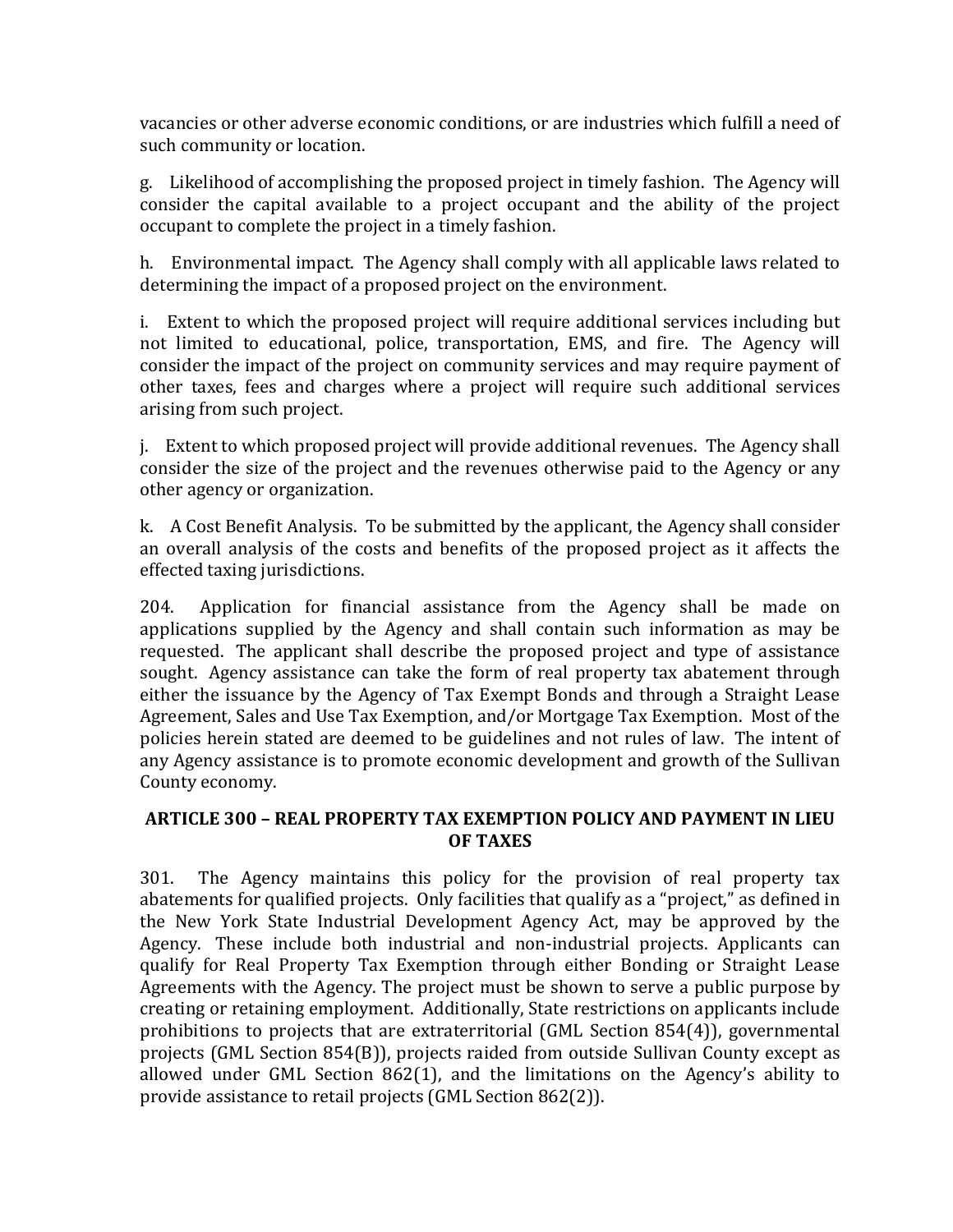The following are the Abatement Programs adopted by the County of Sullivan Industrial Development Agency.

a. General Abatement Program

## Program Overview.

After a Certificate of Establishment of the Agency was filed with the New York Secretary of State on November 6, 1970, an original tax abatement policy was adopted by the founding members of the Agency under authority granted pursuant to Section 906 of the General Municipal Law of the State of New York. That basic policy still exists today and is called the General Abatement Policy and it is the basic abatement schedule used by the Agency.

## Program Tax Abatements.

*Sales.* Sales tax abatements are provided in connection with all taxable items purchased by projects under this program.

*Mortgage.* All mortgage tax on loans financing projects under this program is abated.

*Real Estate.* Real estate taxes on the increased value resulting from improvements are abated at fifty (50%) percent for year one (1) with the abatement decreasing two and one-half (2½%) percent per year for years two (2) through twenty (20). For years one (1) through ten (10), the Total Value Subject to PILOT ("TVSP") is fixed. For years eleven (11) through twenty (20), the assessed value established by the assessing jurisdiction is used in computing PILOT payments. This type of abatement program, commonly called a 485-b "stretch", provides benefits similar to benefits that are available under Section 485-b of the New York Real Property Tax Law ("RPTL"), but over a twenty (20) year period versus the ten (10) year period provided for in the RPTL.

## Employment Goals.

Employment goals are determined on a project by project basis. Real property tax abatements are reduced in future years if the project's employment goals are not met.

## b. Retail Sales Program

# Program Overview.

Industrial development agencies must follow strict guidelines when providing financial assistance to retail projects. These guidelines are set forth in Section 862 of the GML. The general rule is that industrial development agencies cannot provide financial assistance to any project that is primarily engaged in retail sales to customers who personally visit the project's facility to obtain such goods or services, if such sales constitute more than one-third (1/3) of the total project costs, unless:

 (i) the predominant purpose of the project would be to make available goods or services which would not, but for the project, be reasonably accessible to the residents of the city, town, or village within which the proposed project would be located because of a lack of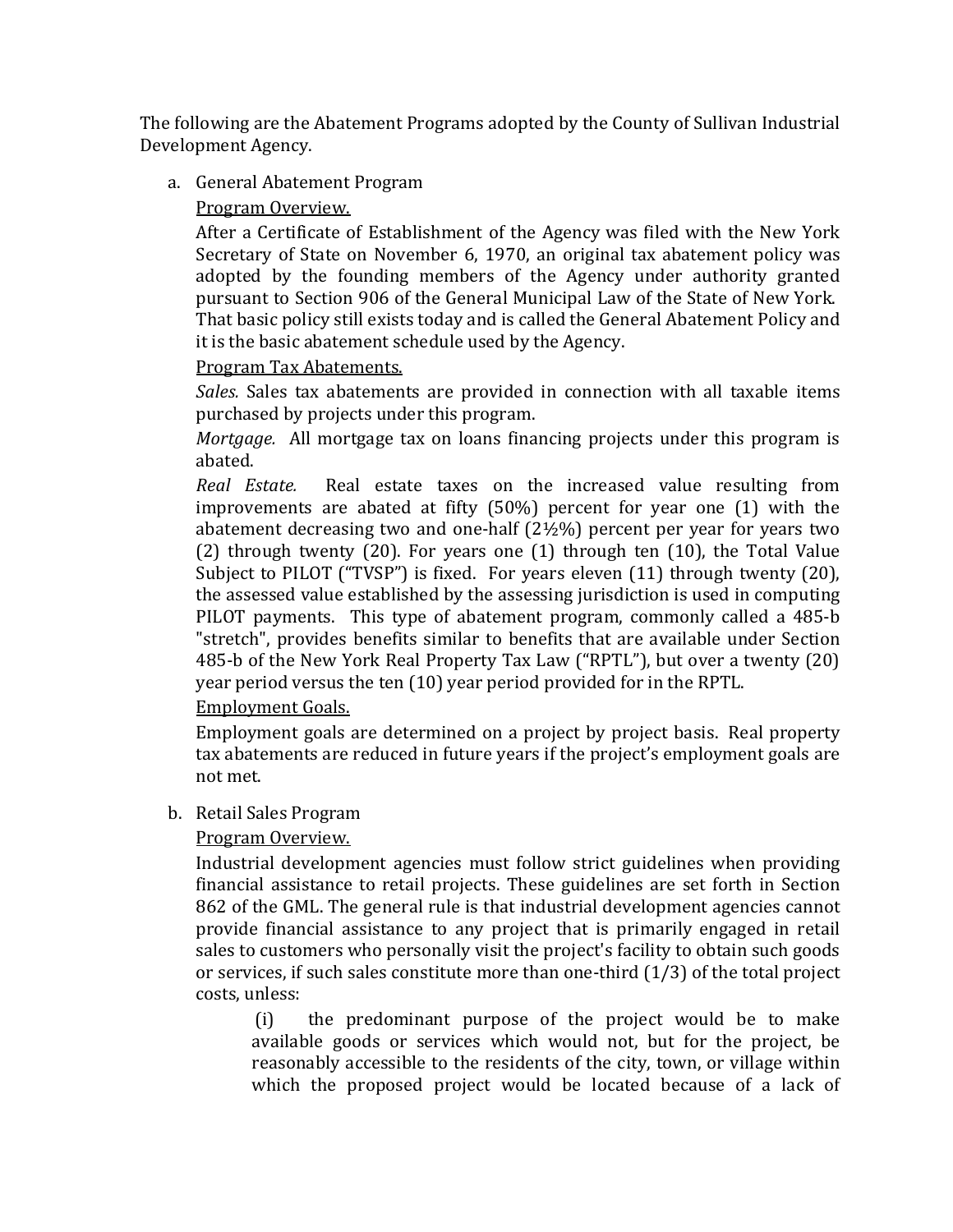reasonably accessible retail trade facilities offering such goods or services;  or

(ii) the project is located in a highly distressed area.

If the proposed project meets either exception above, then the Agency may approve the application for financial assistance only if:

(i) the Agency finds that undertaking the project will preserve permanent, private sector jobs or increase the overall number of permanent, private sector jobs in New York State, and

(ii) the proposed action of the Agency with respect to the project is confirmed by the County Manager.

## Program Tax Abatements.

*Sales.* Sales tax abatements are provided in connection with all taxable items purchased by retail projects.

*Mortgage.* All mortgage tax on loans necessary for financing retail projects is abated.

*Real Estate.* Real estate taxes on the increased value resulting from improvements are abated at fifty (50%) percent for year one (1) with the abatement decreasing by five (5%) percent per year for years two (2) through ten (10). This abatement mirrors Section 485-b of the New York Real Property Tax Law. For years eleven (11) through fifteen (15), payments in lieu of taxes ("PILOT payments") are equal to "full taxes"; although the value of the project for PILOT purposes remains fixed.

# Employment Goals.

There are no minimum employment goals associated with this program.

c. Tourism Industry Program

# Program Overview.

The Agency adopted its targeted tax abatement program for the tourism industry ("Tourism Industry Program") on December 31, 1998. Prior to adoption of this targeted tax exemption program the Agency had many meetings and discussions relative to the "Sweet Spots" of the Sullivan County economy. For scores of years the tourism industry (together with the agricultural industry) was a backbone of the County's economy. Tourism facilities typically purchase most of their goods and services locally, while attracting customers and guests to the County from outside the region. Benefits of tourism industry projects include substantial employment in the tourism industry and the import of tourism dollars from elsewhere to the County economy.

## Program Tax Abatements.

*Sales*. Sales tax abatements are provided in connection with all taxable items purchased in connection with tourism industry projects.

*Mortgage*. All mortgage tax on loans necessary for tourism industry projects is abated.

*Real Estate.* The Tourism Industry Program offers two levels of real estate tax abatements. Under the first, real estate taxes on the increased value resulting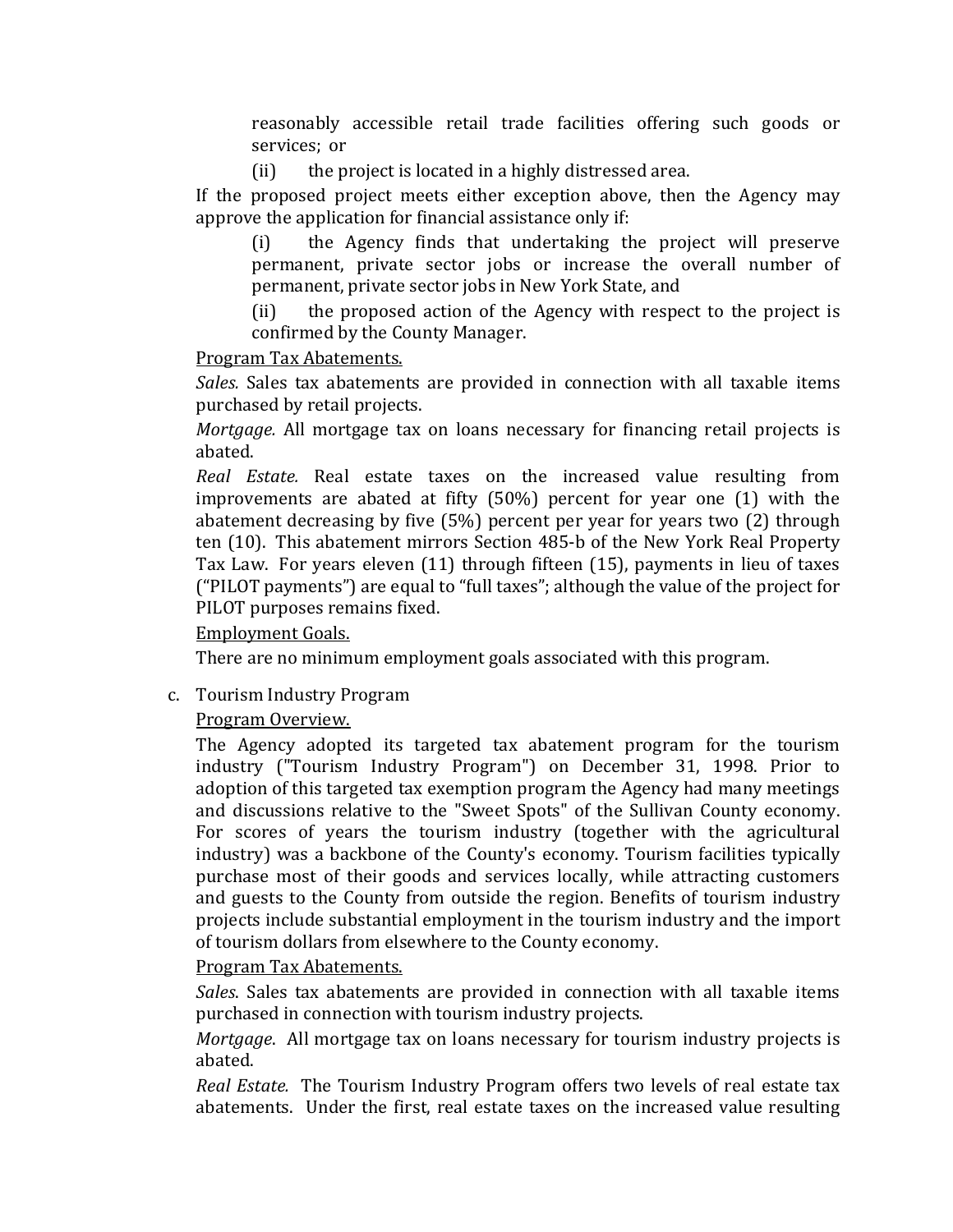from improvements are abated at one hundred (100%) percent for years one (1) through five (5) with the abatement decreasing ten (10%) percent per year for years six (6) through fifteen (15). Under the second, real estate taxes on the increased value resulting from improvements are abated at one-hundred (100%) percent for years one (1) through eight (8), with the abatement decreasing twelve and a half (12.5%) percent per year for years nine (9) through sixteen (16). To be eligible for the enhanced sixteen (16) year abatement schedule, a project must meet two criteria: 1) the project must create one fulltime equivalent employment position for every two (2) rooms constructed as part of the Tourism Industry project, and 2) the project must provide, through construction or renovation, market rate workforce housing at a minimum rate of one (1) unit for every four (4) rooms and a maximum rate of one (1) unit for every one (1) room renovated or constructed as part of the Tourism Industry project. Market rate workforce housing units must be renovated or constructed within Sullivan County, and within twenty-five (25) miles of the Tourism Industry project. Qualifying housing shall receive an abatement of fifty (50%) of real estate taxes on the new improvements for a period of fifteen (15) years. The newly developed housing units shall have occupancy controlled by deed restrictions approved by the Agency.

### Employment Goals.

Minimum employment goals are established for projects receiving benefits under this program. Employment goals are determined on a project by project basis. Real property tax abatements are reduced in future years if the project's employment goals are not met.

## d. Agricultural Industry Program

## Program Overview.

The Agency adopted its targeted tax abatement program for the agricultural industry on September 14, 1998 ("Agricultural Industry Program"). Prior to adoption of this targeted tax exemption program the Agency had many meetings and discussions relative to the "Sweet Spots" of the Sullivan County economy. For scores of years the agricultural industry (together with the tourism industry) was a backbone of the County's economy. This industry provides the County with both direct and measurable benefits, as well as important indirect benefits. Benefits that are direct and measurable include the substantial employment in the agricultural industry and the sale of agricultural products outside of the County market area resulting in the import of money from elsewhere to the County economy. Indirect benefits include the preservation of open space and the County's rural landscape.

#### Program Tax Abatements.

*Sales.* Sales tax abatements are provided in connection with all taxable items purchased in connection with the agricultural projects. This is of little benefit to production farms that are statutorily exempt from sales tax. However, this is an important benefit for services or suppliers to production farms and to businesses processing farm products.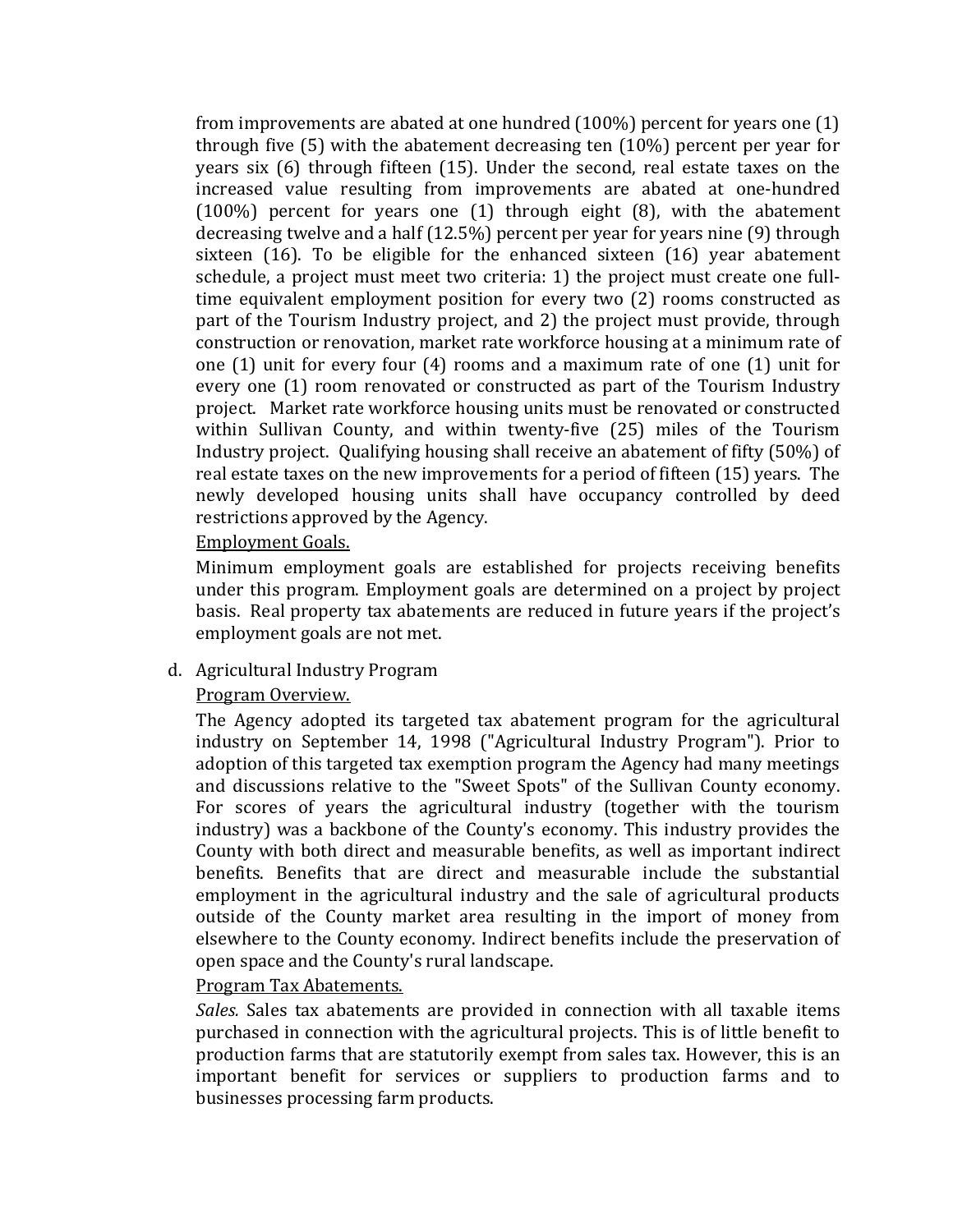*Mortgage.* All mortgage tax on loans necessary for agricultural industry projects is abated.

*Real Estate.* Real estate taxes on the increased value resulting from improvements are abated at one-hundred (100%) percent for years one (1) through five (5) with the abatement decreasing ten (10%) percent per year for years six (6) through fifteen (15). This is of reduced benefit to production farms that qualify for agricultural value assessment. However, this is an important benefit for suppliers to production farms and to businesses processing farm products.

Employment Goals.

There are no minimum employment goals associated with this program.

- e. Disaster Impacted Businesses Program
	- Program Overview.

The targeted tax abatement program for Disaster Impacted Businesses ("Disaster Impacted Business Program") was adopted by the Agency in July, 1998. The purpose of this program is to provide incentives for businesses, which have been substantially destroyed by fire, flood, or other natural disasters, to rebuild in the County. Moving a business from one location to another involves a myriad of challenges. Notwithstanding the challenges, businesses routinely relocate. When the assets of a business are reduced to the form of an insurance company check the challenges associated with moving a business from one location to another cease to exist. Whether a business chooses to reestablish in its former location or move to a new location (either within or outside the County) can be greatly influenced by a targeted program designed to assist a disaster impacted business in its time of need.

Program Tax Abatements.

*Sales.* Sales tax abatements are provided in connection with all taxable items purchased in connection with the rebuilding of the disaster impacted business.

*Mortgage.* All mortgage tax on loans necessary to rebuild the disaster impacted business is abated.

*Real Estate.* Real estate taxes on the increased value resulting from improvements are abated at one-hundred (100%) percent for year one (1) with the abatement decreasing ten (10%) percent per year through year (5) five and then at five (5%) percent per year years six (6) through fifteen (15).

Employment Goals.

Since the Disaster Impacted Businesses Program is a business retention tool, there are no minimum employment goals associated with this program.

# f. Targeted Manufacturing Program

# Program Overview.

The Agency adopted its targeted tax abatement program for manufacturing ("Targeted Manufacturing Program") on May 11, 1999. This program was developed in cooperation with the Partnership and the County Planning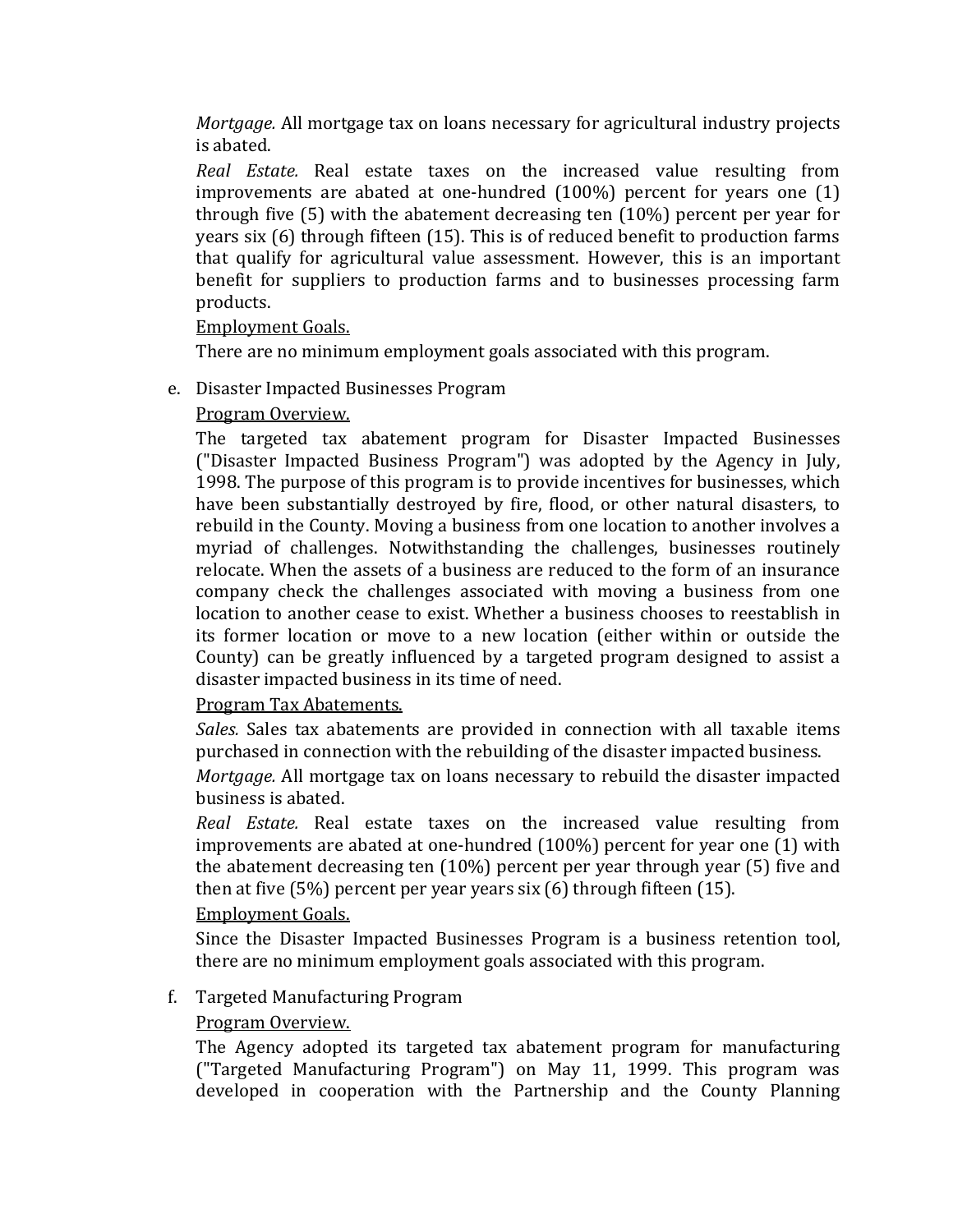Department. The 1997 Rebuilding Sullivan County-- An Economic Development Strategy recommended targeted tax incentives to be used "to attract particular businesses or industries ... well suited or beneficial to the economy"... of the County. Additionally, the Business Retention and Expansion Study which was conducted in the course of preparing the Strategy also recommended "targeted efforts ... to produce job growth through business expansion." The survey indicated twenty-nine (29%) percent of existing businesses were considering expansion. The most often cited reason for businesses considering relocating out of the County was "high taxes," a factor identified by nineteen (19%) percent of respondents. This targeted tax abatement program was designed to address this problem by converting such disincentives to incentives for those businesses with particular potential for job growth in industries identified to be well suited to the County's economy. This targeted tax abatement program is available to the following types of manufacturing businesses:

| SIC Code | <b>Type of Manufacturing</b>                                                           |
|----------|----------------------------------------------------------------------------------------|
| 24       | Lumber and Wood Products, Except Furniture                                             |
| 2834     | <b>Pharmaceutical Preparations</b>                                                     |
| 2836     | Biological Products, Except Diagnostic Substances                                      |
| 34       | Fabricated Metal Products, Except Machinery and<br><b>Transportation Equipment</b>     |
| 36       | Electronic and Other Electrical Equipment and<br>Components, Except Computer Equipment |

Program Tax Abatements.

*Sales.* Sales tax abatements are provided in connection with all taxable items purchased in connection with manufacturing projects.

*Mortgage.* All mortgage tax on loans necessary for manufacturing projects is abated.

*Real Estate.* Real estate taxes on the increased value resulting from improvements are abated in accordance with the following schedule:

| Year | % of Real Estate Taxes Abated |
|------|-------------------------------|
|      | 90.00%                        |
| 2    | 90.00%                        |
| 3    | 80.00%                        |
| 4    | 80.00%                        |
| 5    | 70.00%                        |
| 6    | 70.00%                        |
| 7    | 60.00%                        |
| 8    | 60.00%                        |
| 9    | 50.00%                        |
| 10   | 50.00%                        |
| 11   | 50.00%                        |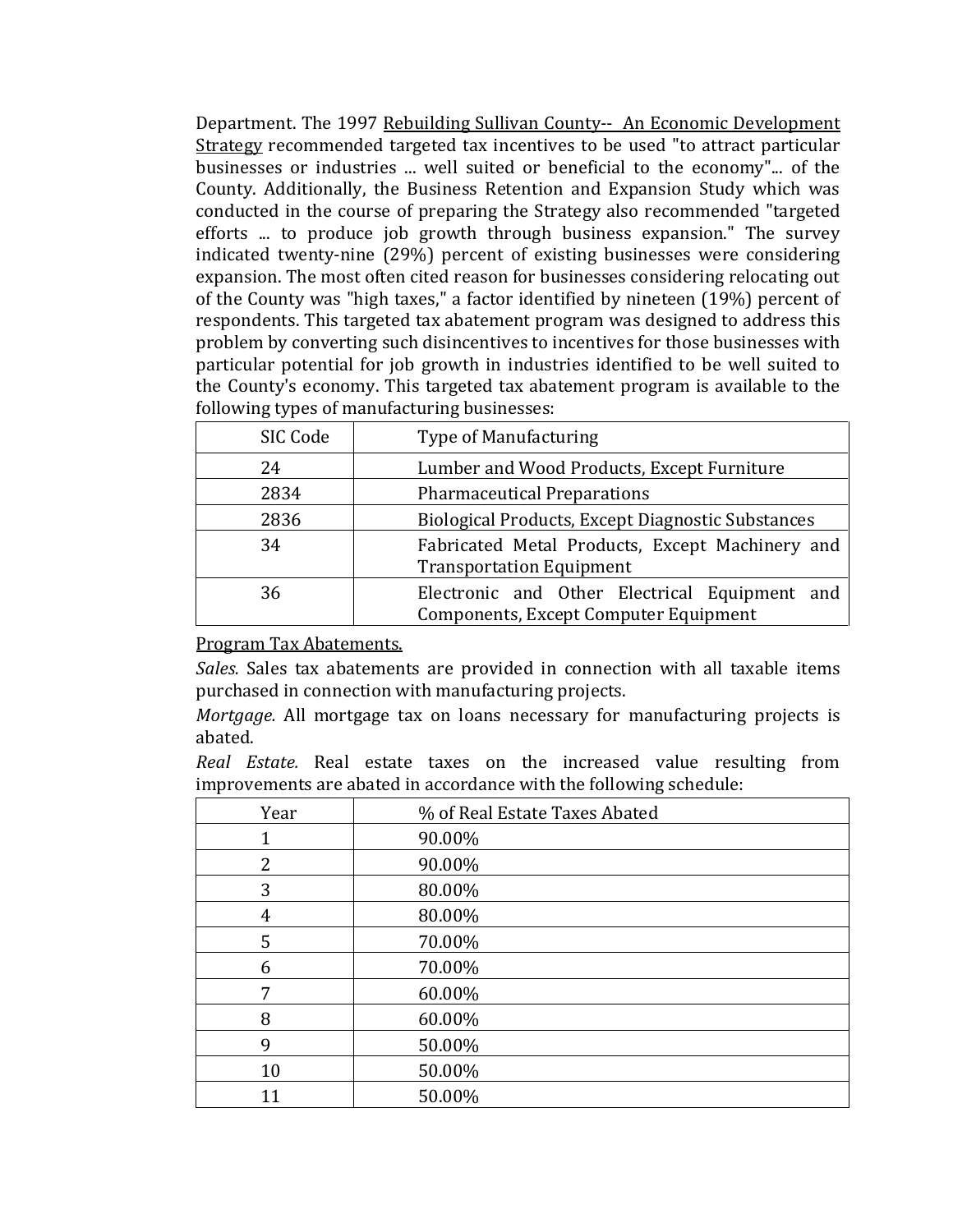| 12 | 50.00% |
|----|--------|
| 13 | 40.00% |
| 14 | 40.00% |
| 15 | 30.00% |
| 16 | 30.00% |
| 17 | 20.00% |
| 18 | 20.00% |
| 19 | 10.00% |
| 20 | 10.00% |

## Employment Goals.

Minimum employment goals are established for projects receiving benefits under this program. Employment goals are determined on a project-by project basis. Real property tax exemptions are proportionally reduced if employment goals are not met.

g. Encouraging the Return of Tax Exempt Property to Taxable Status Program

# Program Overview.

The Agency adopted its targeted tax abatement program encouraging the return of tax exempt property to taxable status on June 8, 1999. In adopting this targeted tax exemption program, the Agency recognized that historically many properties within Sullivan County receive real property tax exemptions as result of ownership and use by not-for-profit organizations. Many of these properties, if returned to the tax rolls would require substantial improvements. Projects seeking benefits under this Program are limited to properties that have been tax exempt for a minimum of three (3) years. The assessed value established by the assessing jurisdiction is utilized in computing PILOT payments for the term of the Program.

## Program Tax Abatements.

*Sales.* Sales tax abatements are provided in connection with all taxable items purchased by a project in connection with this program.

*Mortgage.* All mortgage tax on loans necessary for projects constructed under this program is abated.

*Real Estate.* Real estate taxes on the increased value resulting from improvements are abated according to the following schedule:

| Year | % of Real Estate Taxes Abated |
|------|-------------------------------|
|      | 100.00%                       |
|      | 100.00%                       |
|      | 100.00%                       |
|      | 91.67%                        |
|      | 83.33%                        |
|      | 75.00%                        |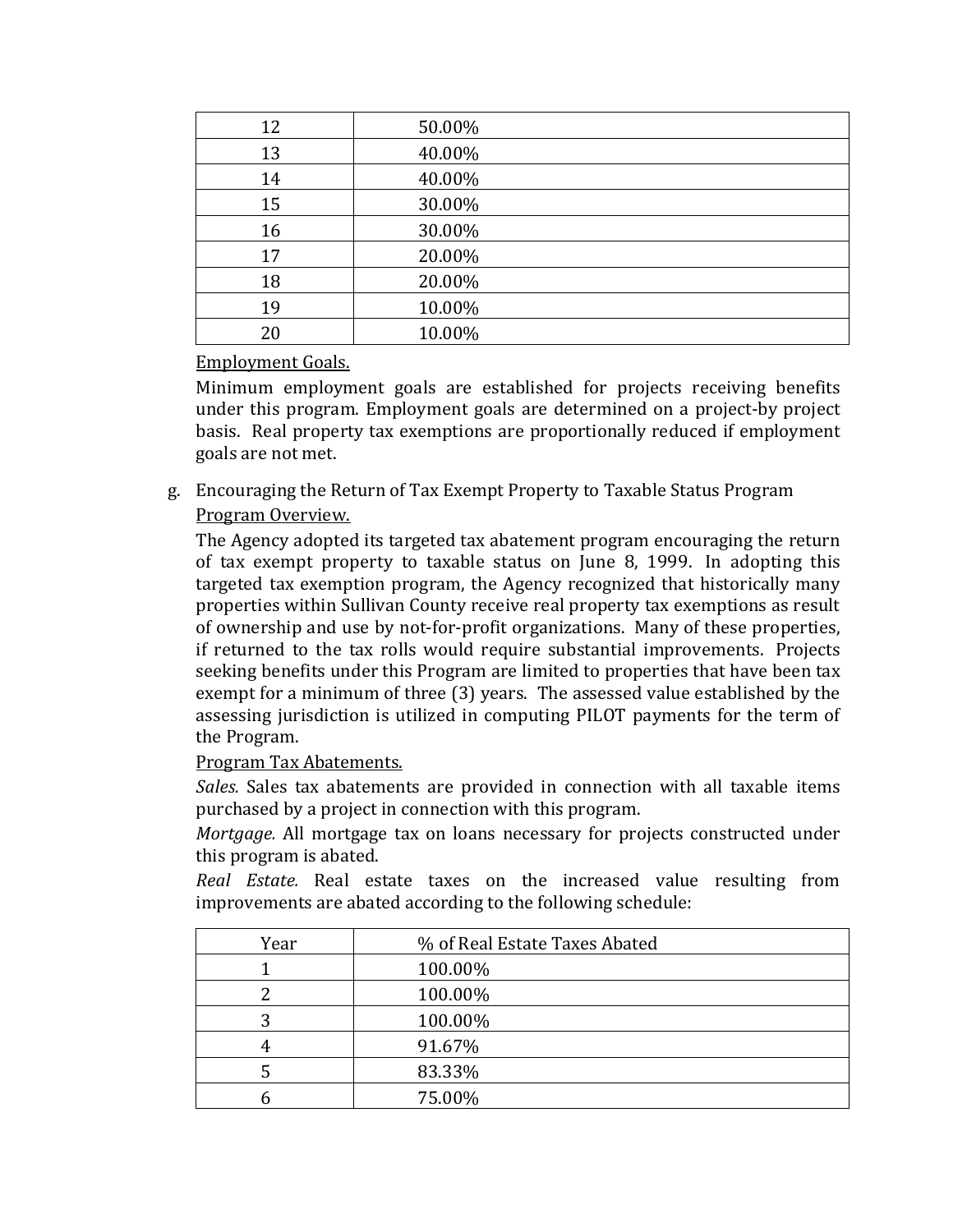| 7  | 67.67% |
|----|--------|
| 8  | 58.33% |
| 9  | 50.00% |
| 10 | 41.67% |
| 11 | 33.33% |
| 12 | 25.00% |
| 13 | 16.67% |
| 14 | 8.33%  |
| 15 | 0.00%  |

### Employment Goals.

As this program focuses on taxable status, there are no minimum employment goals associated with the program.

## h. Arts Industry Program.

Program Overview.

The Agency adopted the Arts Industry Program on June 13, 2016. This program benefits for-profit businesses in the arts industry. The program was designed to capitalize on then-current efforts introduced to establish Arts and Cultural Districts throughout New York; to further encourage the development of the County's arts industry by providing a significant comparative advantage to companies seeking to locate specifically in proposed Arts and Cultural Districts in Sullivan County with incentives from local municipalities, the County, and the to build on New York State's efforts to incentivize qualified film production companies that produce feature films, television series, relocated television series, television pilots, films for television, and/or incur postproduction costs associated with the original creation of these productions through the Film Tax Credit Program for upstate counties; to further develop Sullivan County's tourism industry, which has long been a pillar of our economy, by providing incentives to arts and cultural businesses; to complement recently completed major development projects in Sullivan County; and to foster an industry that provides clean jobs that can strengthen the economy in our region while preserving the rural assets to which people are drawn.

## Program Tax Abatements.

*Sales:* Sales tax abatement on all taxable purchases made in connection with the acquisition, construction, installation, and equipping of the project.

*Mortgage:* Mortgage tax abatement on all loans financing projects under this program.

*Real Estate:* Real estate taxes on the increased value resulting from improvements are abated over a fifteen year period as follows: one hundred percent (100%) for years one (1) through five (5); ninety percent (90%) for year six (6); eighty percent (80%) for year seven (7); seventy percent (70%) for year eight (8); sixty percent (60%) for year nine (9); fifty percent (50%) for year ten (10); forty percent (40%) for year eleven (11); thirty percent (30%) for year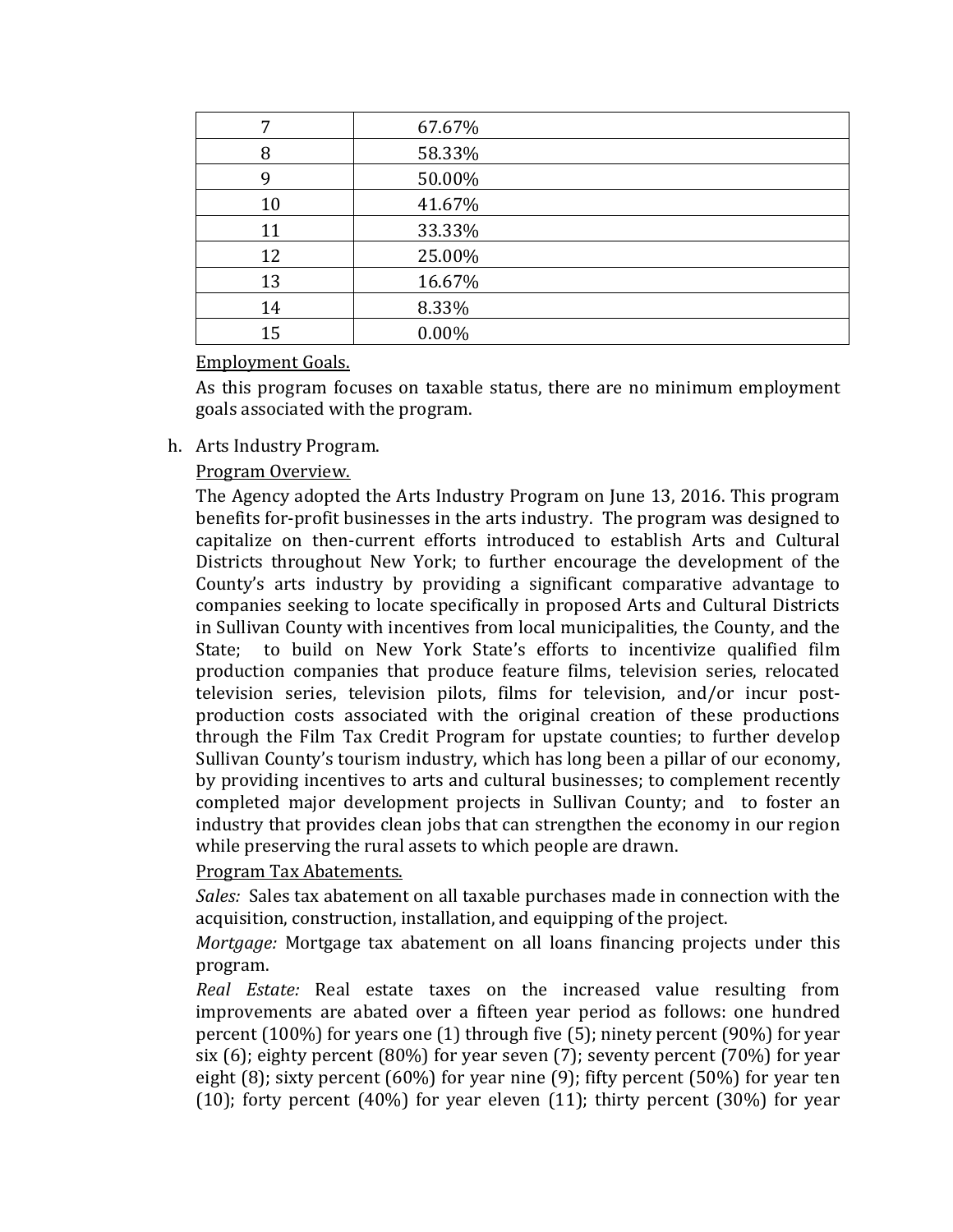twelve (12); twenty percent (20%) for year thirteen (13); ten percent (10%) for year fourteen (14); and zero percent (0%) for year fifteen (15). Employment Goals.

Employment goals are determined on a project-by-project basis. Real property tax abatements are proportionally reduced if the project's employment goals are not met.

## i. Community Distributed Generation Program.

### Program Overview.

Adopted by the Agency on December 12, 2016. . The purposes of this program are (i) to support New York State's "Reforming the Energy Vision" Initiative, which is intended to encourage renewable energy development that will spur economic growth and develop new energy business models; (ii) to bring community distributed generation projects to Sullivan County, where existing low electricity rates would otherwise inhibit investment in solar installations; (iii) to administer a single County-wide uniform tax exempt policy, allowing municipalities to collect long- term predictable PILOT monies without the burden of developing and administering PILOT agreements at the local government or school district level; (iv) to respect variations in local policy by requiring that each project application includes a letter affirming that the host municipality supports the project; (v) to assist project developers by offering a single County-wide uniform tax exempt policy, eliminating the need to negotiate PILOTs with the County and the various towns, villages, and school districts; (vi) to enhance developers' prospects for financing community distributed generation projects by offering a uniform PILOT structure that is simple and therefore more appealing to lenders; (vii) to benefit Sullivan County residents and businesses by requiring community distributed generation projects to offer them a local buying preference program as approved by the Agency from time to time and based upon the level of New York State incentives available at the time; (viii) to stimulate Sullivan County's transition to a sustainable energy economy by fostering the generation of local solar energy that is purchased and used within the County; and (ix) to bring short- and long-term jobs to Sullivan County.

## Program Tax Abatements.

*Sales:* Sales tax abatement on all taxable purchases made in connection with the acquisition, construction, installation, and equipping of the project.

*Mortgage:* Mortgage tax abatement on all loans financing projects under this program.

*Real Estate:* Real estate taxes on the increased value resulting from improvements are abated over a twenty-year period. The annual payment in lieu of taxes (PILOT) is expressed as a dollar value per megawatt (MW) of the facility's nameplate capacity. The dollar value per megawatt depends upon the level of incentives the project receives from New York State through the Public Service Commission's Value of Distributed Energy Resources (VDER), or Value Stack, mechanism. The PILOT dollar value per MW is the same for all IDA projects receiving a particular level of incentives through VDER. The PILOT is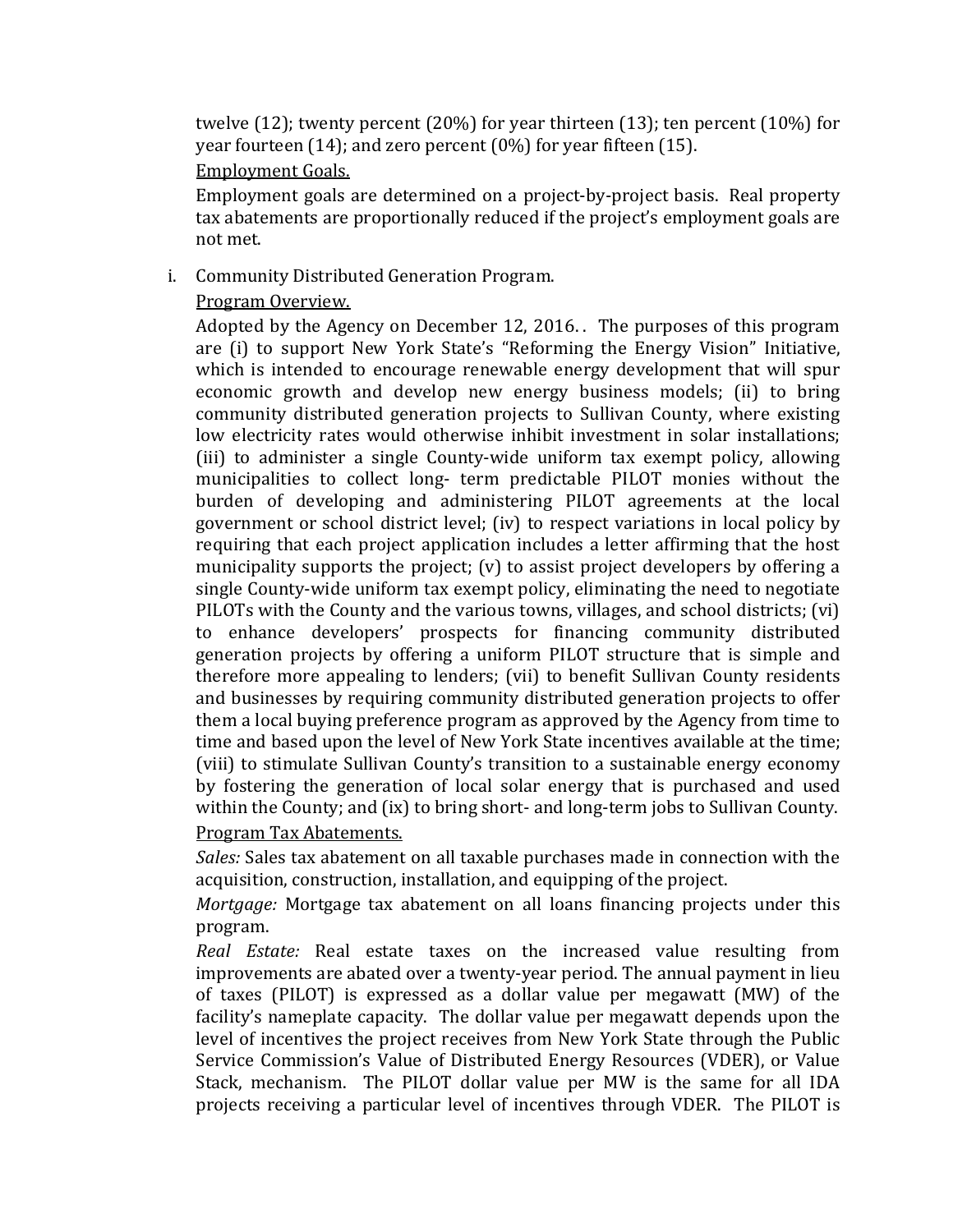divided among all affected taxing jurisdictions in proportion to their tax rates. Employment Goals.

There are no minimum employment goals associated with this program.

## j. Commercial/ Industrial Park Program.

## Program Overview.

Adopted by the Agency on April 21, 2021. This program is designed to encourage owners of land zoned for commercial or industrial uses to invest in roads and infrastructure without a concern about additional real estate taxes becoming a burdensome carrying cost while the commercial or industrial park land or lots are being marketed to end users.

## Program Tax Abatements.

*Sales.* Sales tax abatements are provided in connection with all taxable items purchased or leased in connection with the development of the qualifying commercial or industrial park. The Agency's sales tax reporting protocols shall apply to all such expenditures. The abatement is subject to the Agency's one (1%) percent sales tax abatement fee.

*Mortgage.* All mortgage recording taxes ("MRT") on real estate mortgages securing loans for development of qualifying industrial parks shall be abated. The abatement is subject to the Agency's MRT abatement fee of the greater of one-tenth (1/10%) percent of the original principal amount of the debt secured or Five Thousand and 00/l00 (\$5,000.00) Dollars.

*Real Estate.* Real estate taxes on the increased value of the land following installation of roads and infrastructure shall be abated at one hundred (100%) percent for a period not to exceed ten (10) years. All projects relying on this program shall enter into a Master Development and Agency Agreement ("MDAA"). The MDAA shall provide that when a part of the commercial or industrial park is sold, leased or a building permit related thereto is issued, the land or lot subject to the sale, lease or permit shall no longer qualify for real estate tax abatement under this program.

## Employment Goals.

There are no minimum employment goals associated with this program.

# Location Restriction.

This program is limited to projects undertaken on land with zoning that allows commercial or industrial uses and shall be applicable to only the Towns of Liberty, Thompson and Mamakating, along Interstate Route 86 and the Towns of Fallsburg and Bethel, where commercial or industrial parks are located.

## Benefits to Future User of Commercial/Industrial Park Land or Lots.

It is anticipated that persons or entities purchasing or leasing land (or the owner constructing improvements) will apply for tax abatements on projects to be constructed on the improved commercial or industrial park land. At the time of adoption of this policy, such future abatements shall receive financial assistance under the Agency's General Abatement Program unless 1) the proposed use qualifies for abatements under the Agency's Manufacturing or other applicable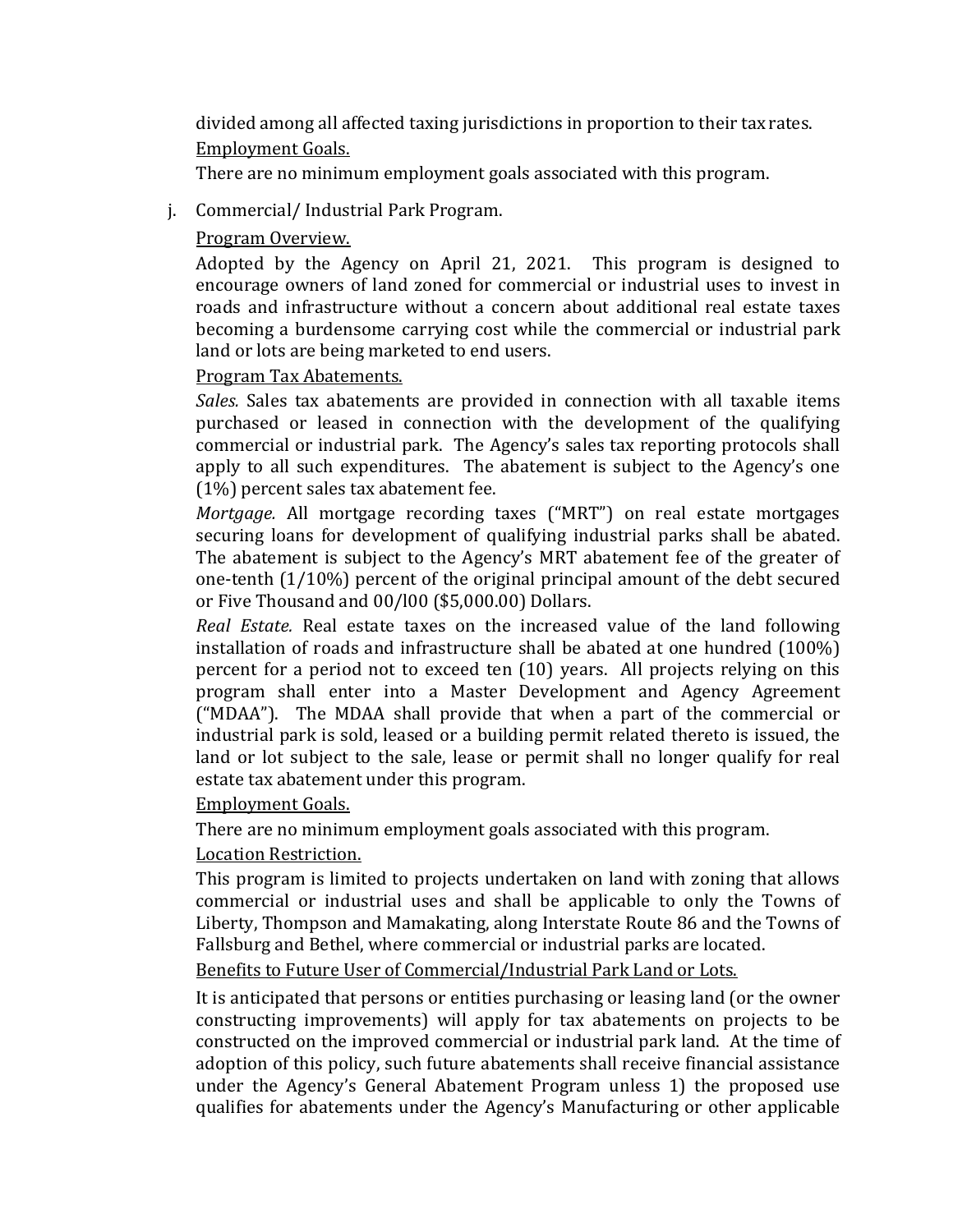Abatement Program or 2) the proposed project seeks and is granted a deviation from the Agency's General Abatement Program.

- k. Sullivan County International Airport Program.
	- Program Overview.

Adopted by the Agency on March 14, 2022. The Sullivan County International Airport presents and important opportunity for economic growth. While the County may be willing to lease airport land to developers at favorable rates, the high cost of property taxes deters potential developers from constructing hangars and other aviation-related facilities. In many neighboring states, real estate taxes are not assessed on airport properties. The Sullivan County International Airport Program is intended to overcome this competitive disadvantage and capitalize on the opportunity presented at the Airport. This program is only available to developers proposing the construction of aircraft hangars or other aviation-related facilities.

Program Tax Abatements.

*Sales.* Sales tax abatement on all taxable purchases made in connection with acquisition, construction, installation and equipping of the project.

*Mortgage.* Mortgage tax abatement on all loans financing projects under this program.

*Real Estate.* Seventy-five (75%) percent of the assessed value established by the assessing jurisdiction is abated each year from years one (1) through thirty (30). Location Restriction.

Only projects located on the approximately six hundred (600) acres owned by the County of Sullivan and located at the Sullivan County International Airport are eligible for benefits under this program.

## Employment Goals.

There are no employment goals associated with this program.

302. Each project receiving a real property tax exemption will be subject to a Payment in Lieu of Tax Agreement ("PILOT Agreement") in a form acceptable to the Agency. The Agency may consider project factors, similar to those described in Paragraph 203 herein, when determining the amounts to be paid under the PILOT Agreement.

The abatement shall generally apply to value added by construction or renovation and the existing parcel involved. In most situations the involvement by the Agency will not result in revenue to the affected taxing jurisdictions in any tax year being less than the revenues received in the tax year preceding involvement by the Agency. The period of the exemption will not exceed the period of the respective financing or lease. The PILOT is applicable to County, Municipal, and School Taxes.

Such payments shall be allocated among the affected taxing jurisdictions in proportion to the amount of real property tax and other taxes which would have been received by each affected taxing jurisdiction had the project not been tax exempt due to the status of the agency involved in the project.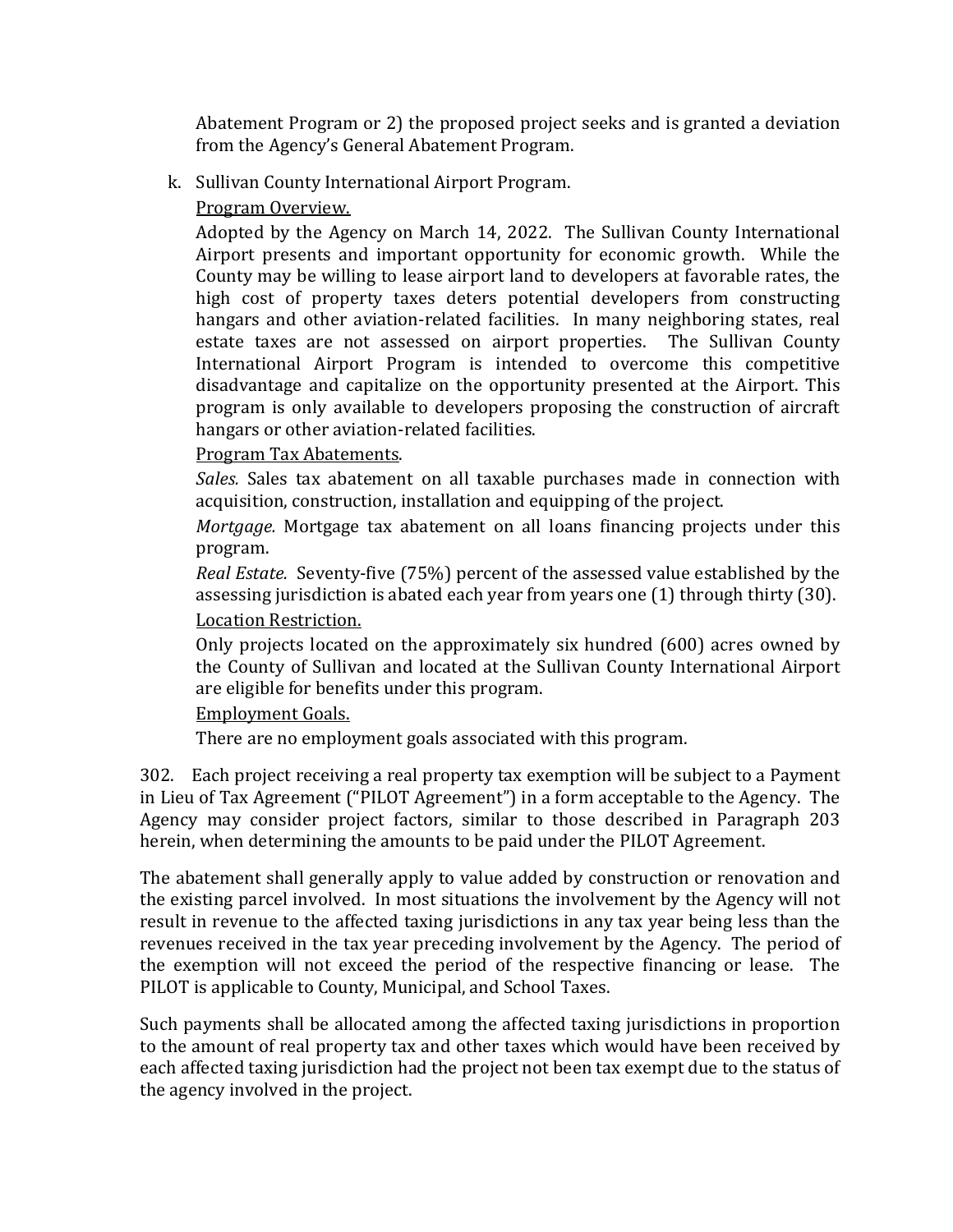## **ARTICLE 400 – SALES AND USE TAX EXEMPTION POLICY**

401. Purchases. All purchases of construction materials and equipment rentals and purchases of project related equipment and furnishings are made as agent for the Agency, and are therefore afforded full exemption from local and New York State Sales and Use Taxes, as limited by Article 300 above. Operating and maintenance expenses of projects are not incurred as agent of the Agency, and no sales tax exemption is provided for those expenses. Letters of Sales Tax Exemption will be issued by the Agency for a predetermined length of time, or until the project certificate of occupancy is issued, whichever is a shorter period.

402. Filing. All project applicants must agree to file with the New York State Department of Taxation, in form and at times required, an annual statement of the value of all sales and use taxes exemption claimed in connection with the facility in full compliance with Section 874(8) of the NYS General Municipal Law.

## **ARTICLE 500 – MORTGAGE TAX EXEMPTION POLICY**

501. The Agency's Policy is to permit mortgage recording tax exemptions on all project related financing to the full extent permitted by New York State Law.

502. The Agency may, in its sole discretion, permit mortgage recording tax exemptions on non-project related financing (i.e. second mortgages on the project to secure subordinated indebtedness of the project applicant). In determining whether to permit such exemptions on non-project related financing, the Agency shall consider such factors as it deems appropriate, including but not limited to the use of the property, the degree of investment, the degree and nature of the employment and the economic condition of the areas in which the facility is located.

# **ARTICLE 600 – PROCEDURE FOR DEVIATION FROM TAX POLICIES**

601. In addition to the foregoing, the Agency may determine, on a case by case basis, to deviate from the guidelines described above or provide enhanced benefits for a project expected to have a significant impact in the locality where the project will be located. Any deviation from the guidelines set forth above requires the written notification by the Agency to the chief executive officer of each affected taxing jurisdiction as required by law. The Agency may consider any or all of the factors stated in Paragraph 203 herein in making such determinations.

## **ARTICLE 700 – RECAPTURE OF BENEFITS**

701. The Agency, at its sole discretion and on a case-by-case basis, may determine, (but shall not be required to do so) with respect to a particular project, that the project has failed to meet its intended goals and to require the project applicant to agree to the recapture by the Agency of the value of any or all exemptions from taxation granted with respect to the project by virtue of the Agency's involvement. Events that the Agency may determine will trigger recapture may include, but are not limited to:

1) Sale or closure of facility;